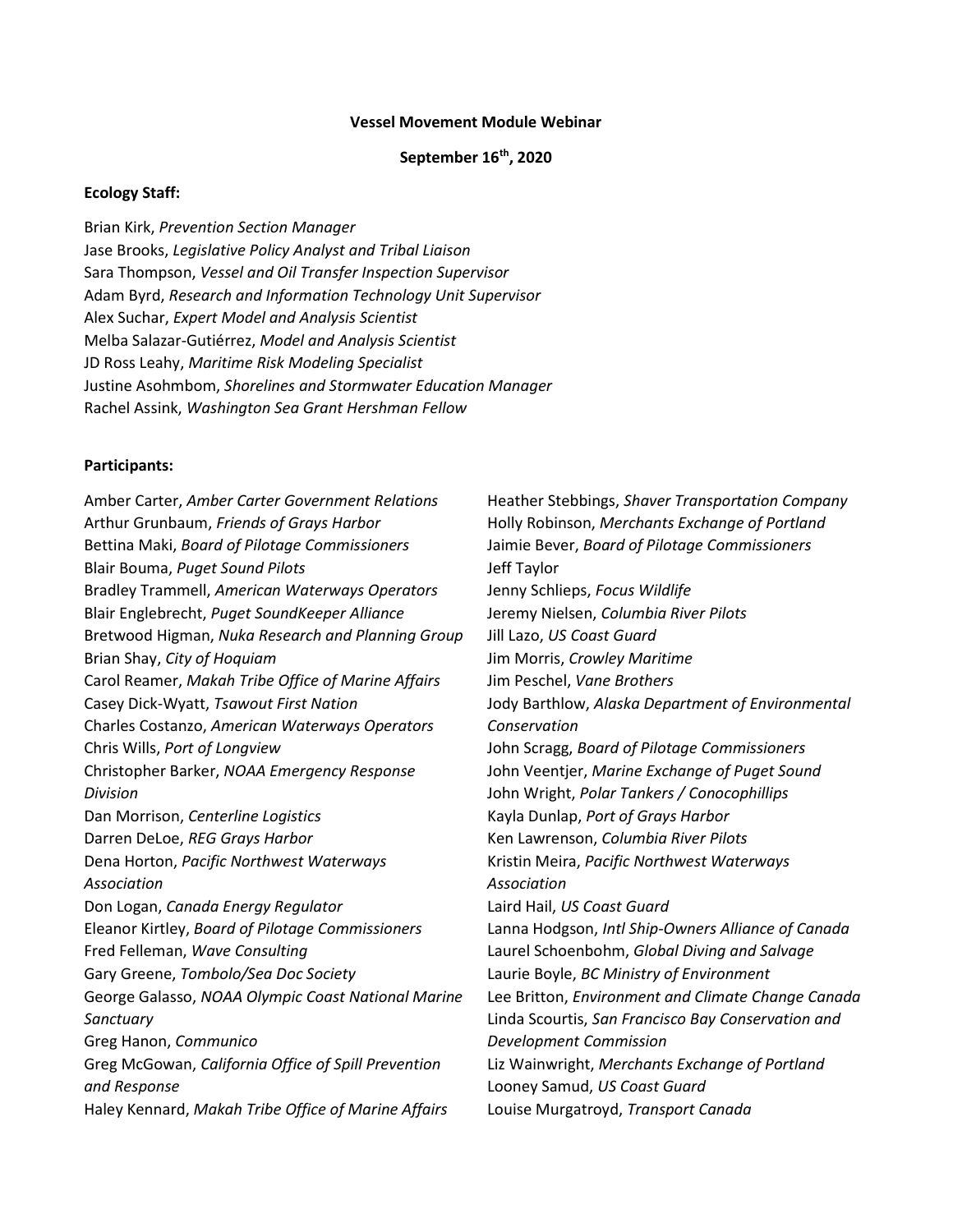| Lovel Pratt, Friends of the San Juans               | Ross McDonald, Sause Bros.                         |
|-----------------------------------------------------|----------------------------------------------------|
| M.W. (Mac) McCarthy, Mac McCarthy, Inc.             | Salma Abdel-Raheem, The Whale Museum               |
| Marcus Campidilli, Samish Indian Nation             | Sean Clark, Port of Columbia County                |
| Marta Green, San Juan County                        | Sean Kelly, Port of Longview                       |
| Matt Cox                                            | Shayne Cothern, Washington Department of Natural   |
| Matthew Parry, NOAA Restoration Center              | <b>Resources</b>                                   |
| Meghan Mathieson, Clear Seas Centre for Responsible | Sheri Tonn, Board of Pilotage Commissioners        |
| Shipping                                            | Sol Kohlhaas, Marathon Petroleum                   |
| Michael Anthony, Board of Pilotage Commissioners    | Stephen Haughton, BC Ministry of Environment and   |
| Michael Kim, Transport Canada                       | Climate Change Strategy                            |
| Mike Moore, Pacific Merchant Shipping Association   | Ted Mar, California Office of Spill Prevention and |
| Nate Menefee, US Coast Guard                        | Response                                           |
| Neil Agren, Cowlitz 2 Fire and Rescue               | Tessa Coulthard, Clear Seas Centre for Responsible |
| Parker Banks, SWAT Consulting, Inc                  | Shipping                                           |
| Paul Devries, The BC Coast Pilots, Ltd              | Thomas Sharp, King County Office of Emergency      |
| Paul McCollum, Port Gamble S'Klallam Tribe          | Management                                         |
| Randy Lewis, Port of Grays Harbor                   | Tim Robertson, Nuka Research and Planning Group    |
| Richard Vincent, Port of Portland                   | Todd Hass, Puget Sound Partnership                 |
| Rick LaBlond, Shell Trading, N.A.                   | Todd Woodard, Samish Indian Nation                 |
| Robert Lewis-Manning, Chamber of Shipping           | Tom Ehrlichman, Swinomish Indian Tribal Community  |
| Robert Mitchell, MD                                 | Tom Glade, Evergreen Islands                       |
| Robert Poole, Western States Petroleum Association  | Vincent Papol, NOAA/National Weather Service       |
|                                                     |                                                    |

The following summary notes are not intended to be a transcript but rather a review of the question and answer session that took place at the end of the webinar. Participant questions and comments are shown in bold text followed by Ecology responses.

Canada is currently reviewing the pilotage waiver system and the outcome of this effort could affect traffic patterns of certain US flagged vessels. Pacific Pilotage Authority is leading the review but Transport Canada will likely be the lead regulator. This will be important to consider when looking at rules that might affect vessel movements. (Robert Lewis-Manning)

JD Leahy: I appreciate that information. The fact that there will be changes over time is certainly one of the challenges that we are facing. This is not a static environment, so we will see changes in vessel regulations and vessel patterns over time. That is one of the reasons that we need to build in the flexibility and complexity that we have presented today. We don't want to just be limited to patterns that we see in historical data – we need the ability to make adjustments based on changes that are planned for the future.

This is a comment on the vessel taxonomy informing route generation. I suggest looking at some individual vessels and at a finer level. Some vessels can make up a huge part of the data or have unique behaviors. You can extend that concept deeper to suggest the 50 most important vessels with unique behaviors. I'm thinking of some of the analyses we did of tugs where there was some overlap in your coverage area up to BC. We looked at a single tug that spent a lot of time in our study area and had unique behaviors. I think ferries and individual cruise ships would be similar. (Bretwood Higman)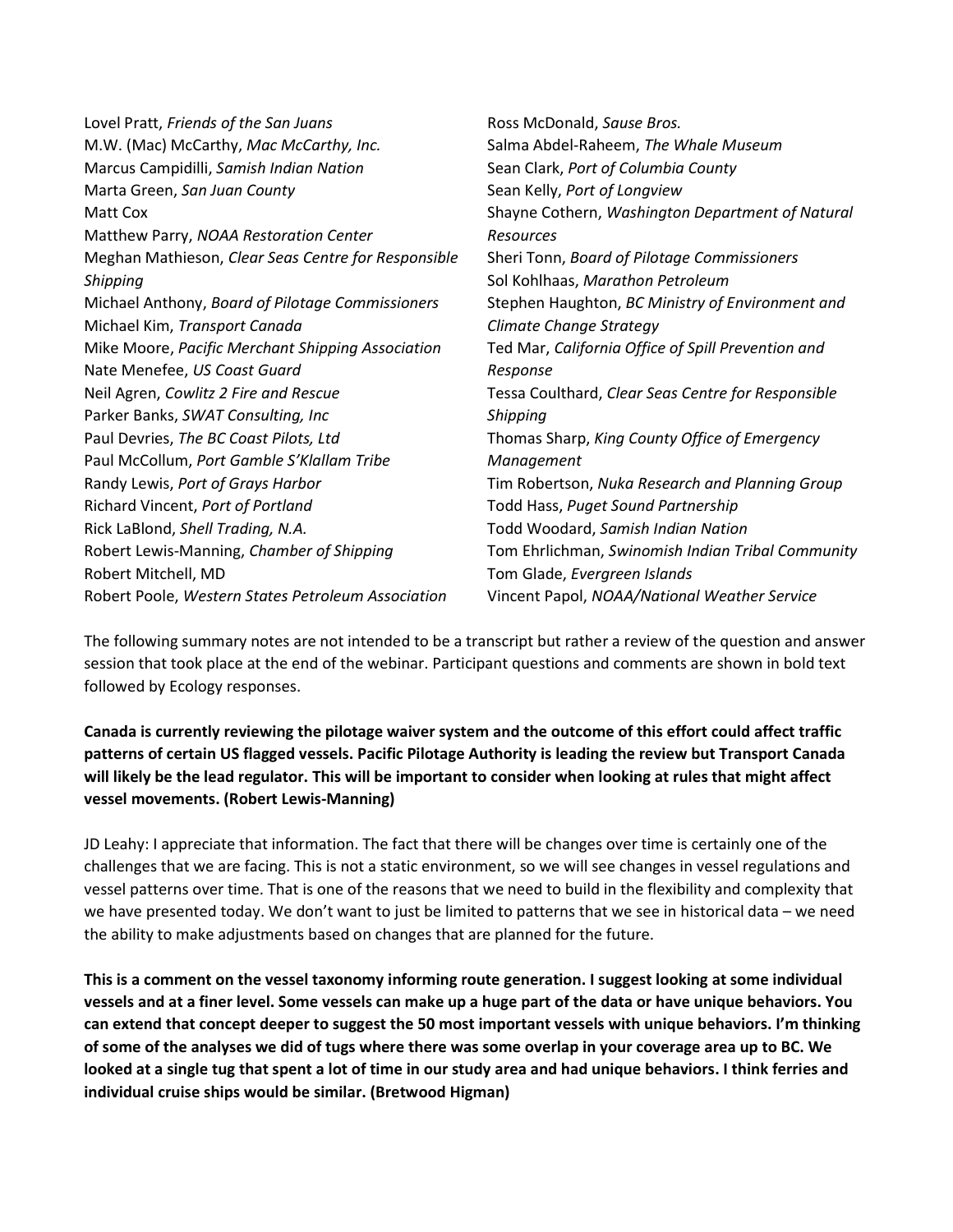JD Leahy: Definitely thinking of looking at some vessel types at a finer level, and ferries is a good example. The Washington State Ferries are grouped ferries into classes, which is an existing typology that we could lean on without having to go down to the individual level.

Is there the possibility of including rules in the vessel movement module about the Area To Be Avoided (ATBA)? You'll see larger vessels hanging outside that area. My other question might be beyond the scope of your project. Can you encourage the US delegation to the IMO to take a look at vessel type coding. The current coding really needs to be changed and we've been looking for improvements on this for a number of years. (George Galasso)

JD Leahy: In regards to the possibility of including rules in the vessel movement module about the ATBA, that's an interesting question. This I think would be an example of a type of rule that will be incorporated just by inclusion of vessel traffic patterns. Most vessels follow the rule but not all do. We want to make sure we are accounting for those vessels that may not follow the rule. For your other question, regarding possible changes that could be made to AIS typology, I do think it's outside the scope of the project but we'd love to be in touch with you on those topics.

I want to stress the importance of validating your AIS data. I work with it a lot and we find lots of user errors. There was a bulk carrier that transited a lot through the San Juan Islands, but once we looked into the MMSI we found it was actually a yacht. We found that it is important to pull the MMSIs into the data, and look at other sources in addition to the AIS when determining vessel type. (Tim Robertson)

JD Leahy: Definitely, in order to get more detail beyond the AIS type, we'll need to be linking the MMSI to other databases so we should catch situations like this.

# Do you plan to differentiate between different types of fishing vessels, i.e., commercial, recreational, tribal? (Tom Ehrlichman)

JD Leahy: Yes, we need to differentiate between these different types of fishing vessels, but how we draw these lines is yet to be decided. We look forward to having that discussion. We need to select types that are meaningful in terms of the routes that vessels take. The other piece is that we need to have a machine readable ability to differentiate between these different types—the vessel types need to be distinguishable based on what is in the AIS data, Coast Guard database or Lloyds Database. We understand "fishing vessel" is probably not a discrete enough category, but look forward to discussing this in the future.

# In the spirit of risk-based modeling is any consideration given to looking at metrics of Jones Act versus Foreign Flag vessels? (Rick LaBlond)

JD Leahy: In terms of looking at differentiating between vessels in terms of what tracks they might select in visits to this waterway, I think what you bring up is an interesting example. We talked about potential factors like visibility. We might see in the data that visibility impacts vessel speed or track selection. But there could be less obvious factors like the flag of a vessel. If people think those factors might influence track selection in the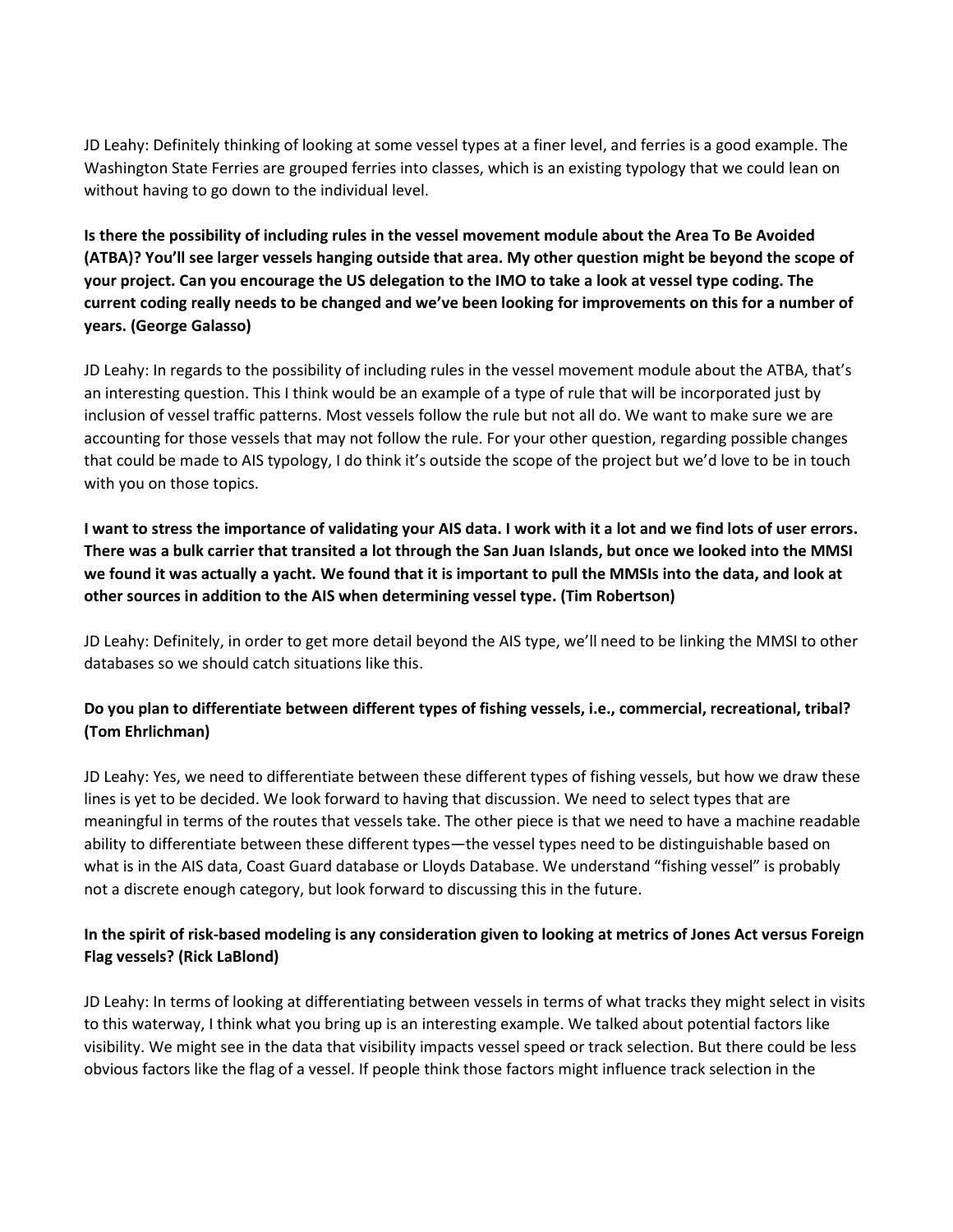waterway, we are definitely interested in hearing that, and exploring that statically in our analysis of track and route selection.

## I just want to confirm, you referenced not being able to see the traffic between March Point and the anchorage areas, but I'm assuming the analysis will show the traffic in between these areas. Is that correct? And will you be accounting for the vessels going to and from anchorage areas multiple times? (Lovel Pratt)

JD Leahy: Yes, those will be included. That image was not zoomed in enough but if it was a closer image, we would have been able to see those tracks. In addition, the algorithm will distinguish those tracks based on those movements and create breaks in time that allow them to be identified.

# At what point will we be getting information about if this model will be addressing the consequences of oil spills, and how will this be done? (Lovel Pratt)

JD Leahy: We dug into that a little at the last webinar. The output of this model will be the size, type, location, of oil spilled on a given day at a given time. That's the consequence output that will be produced. Those outputs could be used for deeper analysis as appropriate. [Additional information on this topic can be found in this 4 minute clip from our July presentation on modeling approach.]

# You'll also notice that specific types of vessels only go to specific terminals. ie. an oil tanker will only go to certain terminals. Or a ferry will only go to ferry docks, etc. This could be useful for building routes. (Paul Devries)

JD Leahy: The way we are approaching this is by adding that definition to the vessel type component of the analysis. This is how we can figure out that certain vessels are operating only on certain routes.

Alex Suchar: We are still in the early stages of defining a route. We don't want to have 10,000 routes but also don't want to have 10. We want to separate the data into meaningful numbers. If we use a broad definition for destination, we'll have to use the information to know exactly where those vessels are. It's a balancing act for now until we have the AIS data and try different strategies.

#### What is the method of knowing if the vessel is laden or in ballast? (Michael Anthony)

JD: In terms of the laden or in ballast question, there's not an easy answer to that, but we have access to Advanced Notice of Transfer info which is one source we'll look at to shed light on laden status. We'll also need to create algorithmic rules to assign that status to different vessels. We'll look to people on this call and those with experience in this area to help narrow down those rules to be as accurate as possible.

#### Is the model going to concern the extra escort traffic needed in the new rule? (Michael Anthony)

Yes, absolutely. Escort traffic is another part of what we are calling "dependent vessels" – these are vessels whose movement appear within the system based on the presence of other vessels. That being the case, we don't necessarily need historical data in order to be able to represent these.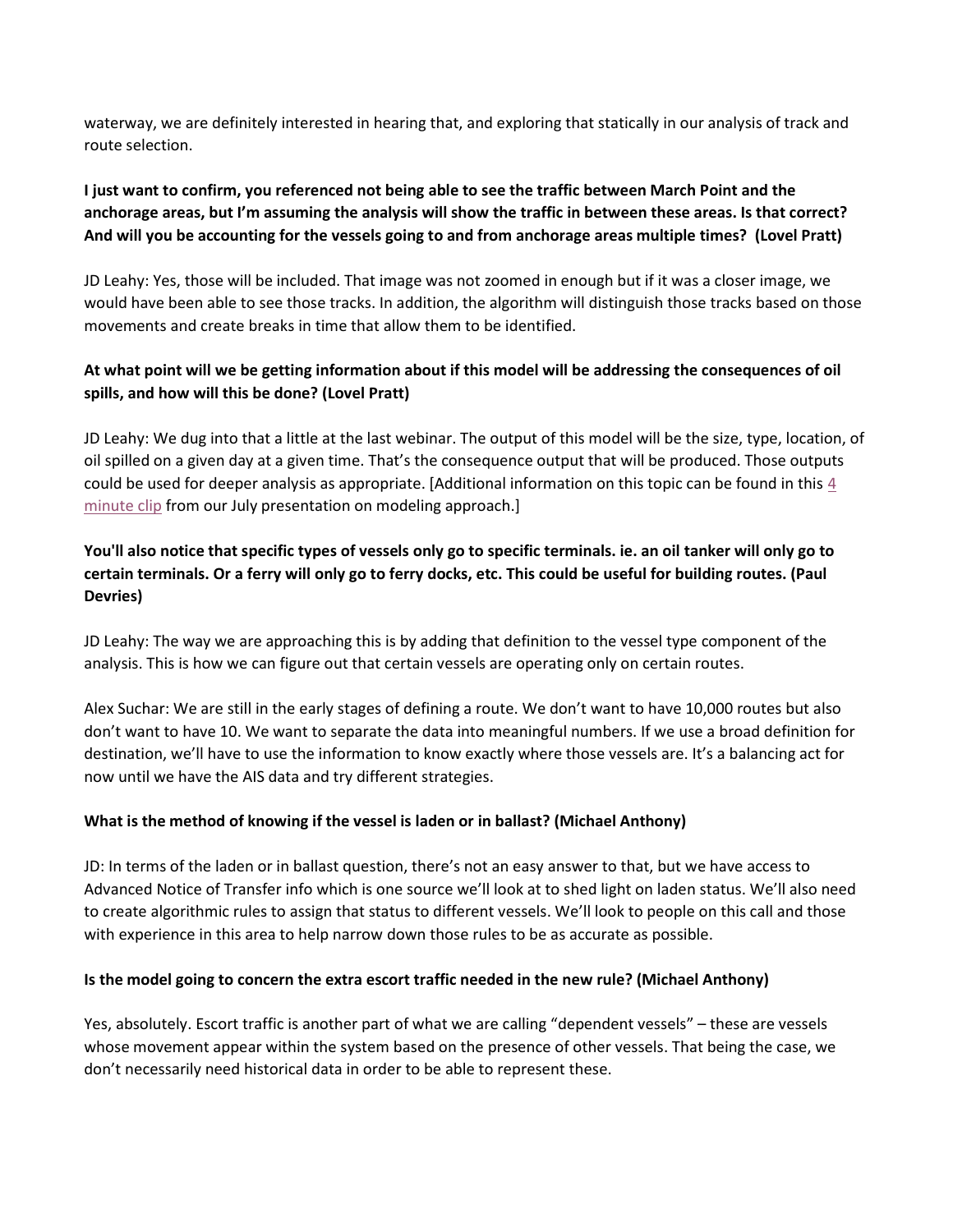#### Why are small non-AIS vessels being concerned? (Michael Anthony)

First off, some of these vessels aren't small, and regardless, they are part of the maritime transportation system and our charge is to assess oil spill risk within the Puget Sound and Washington waters and those vessels are certainly part of that equation – and that is why we are looking at including them. It's a lift and there will be additional uncertainty added to the model as a result of whatever way we ultimately include this vessels.

Alex Suchar: This is exactly the type of question that we will hope to have your assistance with. From a technical point of view a collision is a collision, whether it is between big or small vessels, and each collision carries a risk of oil spill. If the vessels are small, the risk of oil spill might be smaller also, but it is still something that we have to capture.

#### Will the model be adaptable to other waters? For example, the Columbia River. If so, are there longer term intentions to apply the model elsewhere? (Sean Kelly)

JD Leahy: Our charge is to build a model that's capable of assessing oil spill risk in all Washington waters, which would include parts of the Columbia River. That said, the two analyses that we have coming up, are both linked to the Puget Sound. As a result, we are limiting the area we are looking at right now to waterways that are connected to the Salish Sea. We want to be efficient and be able to get these two analyses done. However, we are building a foundational structure of a model that can be applied in different areas and capable of looking at different Washington waters. There's a lot of difference between the Columbia and Snake River waterways, and the Salish Sea in terms of vessel operations. There would need to be a lot of updates or additions that we would need to consider before using this model to look at the Columbia River, but we need to keep it broad enough that that's a possibility. We don't currently have direction from the Washington legislature to conduct an analysis on the Columbia River, but we need to be capable of looking at all Washington waters.

# Could you speak to your thinking on the range of years you will use for AIS data? What might be the last year of data you use? (Tom Ehrlichman)

JD Leahy: We have not yet decided on a specific range of years that we will use to build our tracks and routes from AIS.

Adam Byrd: We're trying to build our system with a really robust data set and build a model with longevity. This will be updated constantly, so there will be no "last year." Looking at maybe 5 years ending in 2019. Still a lot of questions to answer down the road in terms of implications for analysis. There isn't ever going to be a cut off point for that data.

Alex Suchar: We'll use the info that's necessary to create the code and methods for the model so we can create our simulation. In the model, we'll use AIS data just in the development process without really considering if this is the last year. When we get to the analysis phase, that is when we will need to decide which AIS dataset will be used as a baseline.

#### Also, can you please indicate how you are now addressing the issue of laden versus unladen tankers, barges and ATBs? (Tom Ehrlichman)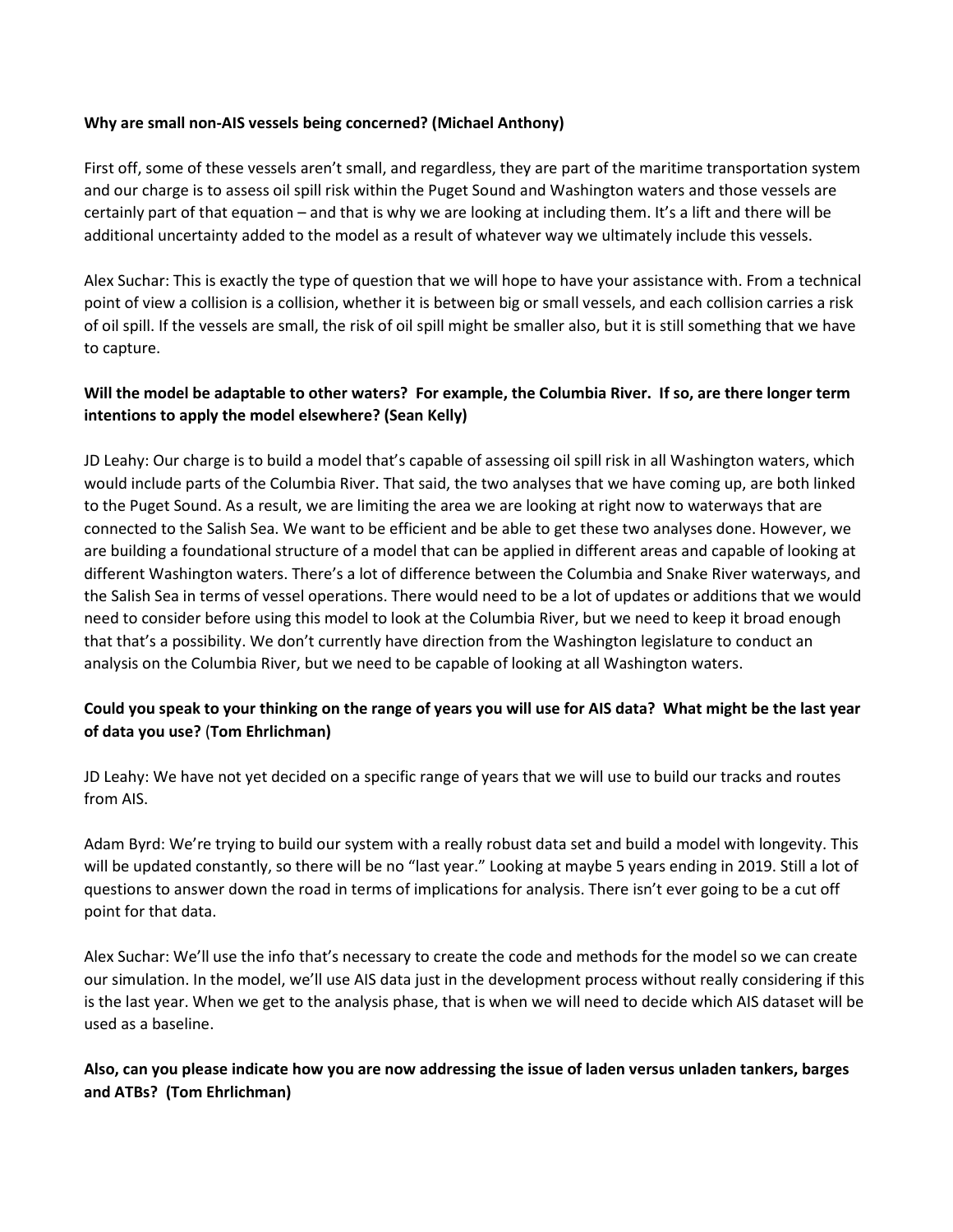JD Leahy: That will be a key and challenging component of this. It's an important piece of this puzzle, and one we look forward to thinking on and then discussing with you all. We're currently focused on components related to track selection and vessel typing. As we get to questions of laden vs unladen status we look forward to discussing those.

#### Are the Vendovi and Jack Island/Samish Bay anchorages "destinations" with green diamonds? (Tom Ehrlichman)

Adam Byrd: The diamonds were referring to actual terminal locations in that particular map. Anchorages are defined by areas as polygons.

JD Leahy: There are destinations in the context of the list of destinations that we are working with. They may not have been represented on as diamonds on the specific diagrams presented today.

# Will anchorages be treated as fixed obstacles when occupied, for purposes of analyzing risk of collisions/allisions, or will the anchored ship not be accounted for as the other vessel passes through that area? (Tom Ehrlichman)

JD Leahy: We're not currently planning to treat the entire anchorages as fixed obstacles when they are occupied. Anchorage areas are a lot larger than an actual ship, so we want to represent something closer to the size of the ship. We will account for anchored vessels as potential factors in vessel encounters.

# Since this is a Washington endeavor, why does the analysis area include areas solely in Canadian waters? Will you take into account transits solely in Canadian waters that never enter US waters? (Jim Peschel)

JD Leahy: Yes, we need to model the traffic in the system that's relevant to oil spill risk in Washington waters. That's why we've chosen a broader box for data collection. The Canadian waterways are certainly relevant to vessel movements and oil spill risk on the Washington side. When we complete various analyses using the model, we may choose to look at a smaller zone.

# Will hull type and bunker type be part of spill risk modeling? There may be a higher risk of spills from vessels like tugboats and escort tugs than from double hull vessels. (Sol Kohlhaas)

JD Leahy: As we move through the modules, we'll get to the oil outflow module which is a strategy for determining that if there is an accident of some kind, then based on the characteristics of that accident, how much oil comes out, where does it come out, what type of oil is it, etc. In order to do that we'll need to include all the factors involved in that calculation, which will definitely include such as type of fuel and hull type. Getting at that data can be complex, and there is certainly different levels of complexity that we could include in the oil outflow module, but all those pieces will come into play there. We are aware of the importance of those factors and will be looking at ways to include them.

# This process always come down to the need for some kind of calibration. Given this verified documentation from AIS that we're lucky to have, you will be able to estimate a certain proximity of all these vessels, but the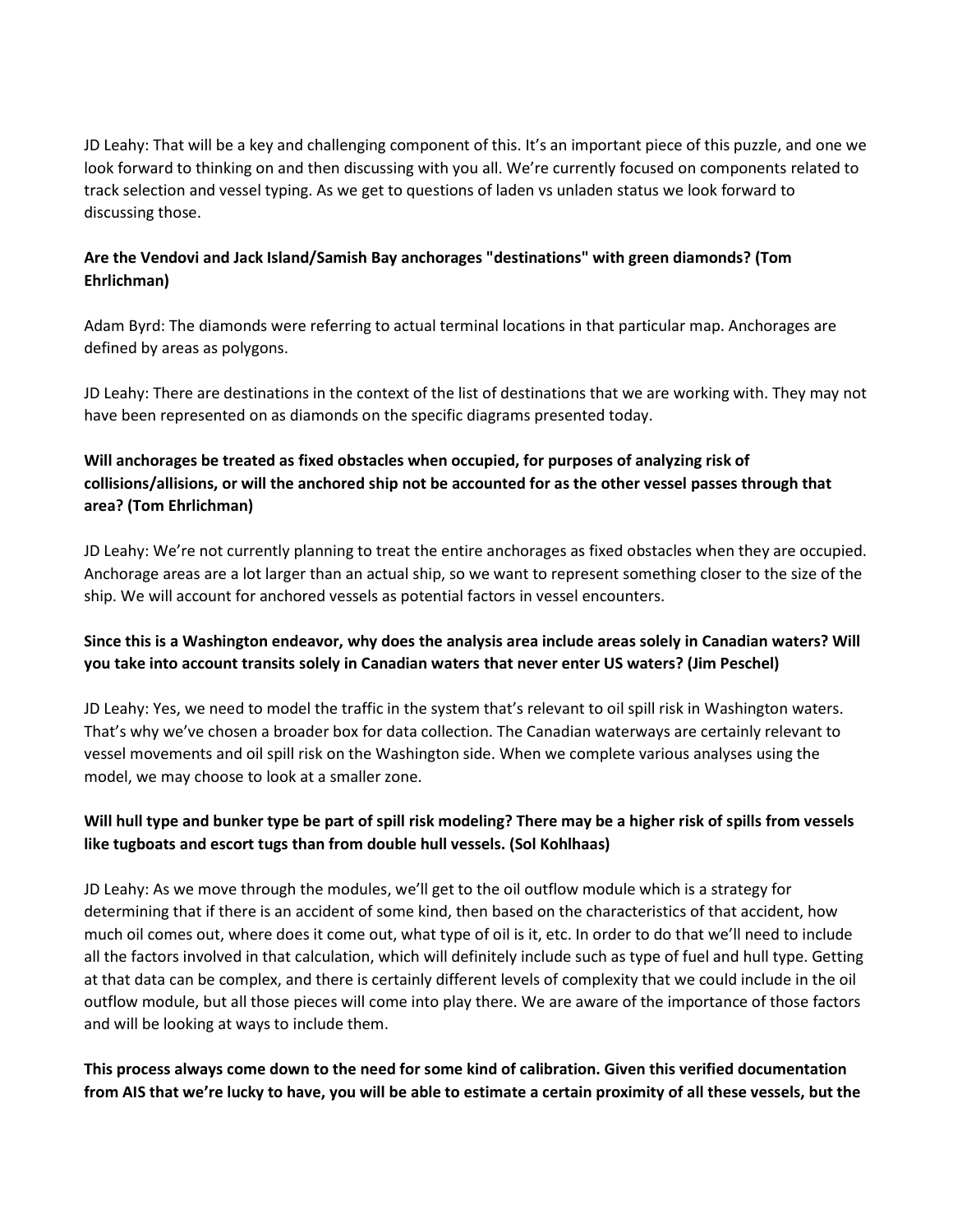#### age old questions here is, once you have all these vessels moving in your simulation, you need to come up with a probability that something is going to go bump in the dark. Do you have some kind of novel way to address that? (Fred Felleman)

JD Leahy: There's a lot of challenges here that have been tackled by lots of people, and we've been doing a lot of reading on different strategies. We'll combine those to be as cutting edge as possible, but that doesn't mean we'll eliminate uncertainty. We are going to put these pieces together in a way that brings new information to the table and is a useful tool for folks.

## All models are wrong, some are useful (as the saying goes). The mess in the past has been: how far do you go back in the accident record? And do you draw from the international database? Have you identified some path forward on approximating this? (Fred Felleman)

Alex Suchar: We don't have a satisfactory answer right now, we have debated this internally and discussed it extensively, in particular at the beginning of the model development process. We decided we'll address this issue when we get to the accident module. We need to start with simulating vessel movement, and then vessel encounters, and then we will start work on the accident component. We have some half-baked ideas, but we will tackle this when the time comes. It makes sense to go about it this way because even if we come up with the perfect accident model, but if we can't simulate the vessel movement, that model is useless.

Adam Byrd: One of things we have discussed is not actually baking in an accident probability into the model. One approach we're still considering is that the system we're building now is not a defined accident rate that can't be modified later.

I suggest that this a place to get the broader community to understand what assumptions you're making and working to get their buy in. The approximation part is worthy of extensive outreach and communication. There is no perfect answer, but it's something that everyone should have some sense of agreement on. I'm just suggesting that accident probability is where community input will be most valuable. (Fred Felleman)

JD Leahy: One of the things we are trying to do is communicate that we value community input and involvement in this process, and start to build trust with these conversations. Maybe we can start with some of the topics that are less reminiscent of challenging conversations that have been had in the past. It might feel like we should just start with the hardest question of them all, but all of these pieces, including the ones we have discussed today, are important so we need to address these too. Hopefully by doing that we are better prepared to have the tougher conversations down the road.

# How will the module address routes that may have been in the use in the past, but no longer used due to changes in the industry or economy? For instance, Alcoa terminal etc. (Nate Menefee)

JD Leahy: This is exactly why we need to have this creation of routes. We don't want to figure out where all vessels have moved in the past and then simulate those same movements in the future. We want to be responsive to changes in terminals and movements, and we want to calibrate the number of movements on a given route with the levels that we are trying to simulate. If we have a number of historical visits to a terminal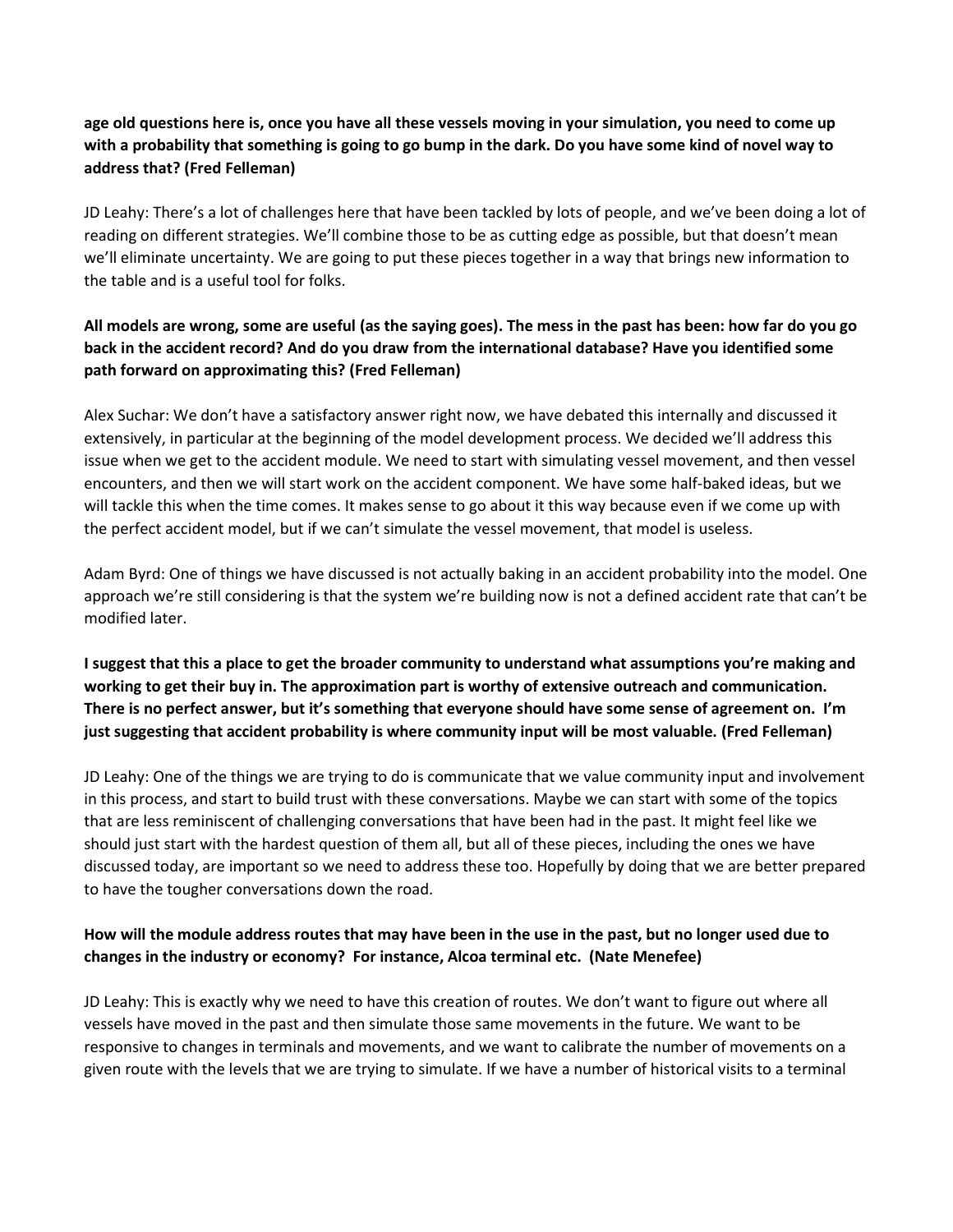but that is no longer in play, the creation of routes as discrete components of the module allows us to surgically remove that route from the simulation.

Alex Suchar: The advantage of having all AIS messages classified by route, vessel type, time of year, time of day, and external conditions is that we have flexibility to simulate different conditions.

#### A smaller non-AIS vessel might not impact the Vessel Movement Module, but this non-AIS small vessel will definitely impact the collision avoidance of larger AIS vessels with an oil release potential. (Ken Lawrenson)

#### Once this vessel movement model (and the rest of the modules) are completed, do you foresee it/them being usable for modelling other risks, beyond oil spills? Such as maybe collisions? Or perhaps areas of potential future traffic congestion? (Paul Devries)

JD Leahy: The charge from legislature is to be able to assess oil spill risk. Vessel collisions are a component of that. We need to be able to model collisions as a way to get to oil spill risk. Certain other things need to be modeled on our way to the quantification of oil spill risk. With that in mind, the model will be able to look at component aspects of oil spill risk, but there is no current plan to extend the model to look at things that extend beyond oil spill risk.

#### Vessel routes/tracks are often predicated on whether they are operating under pilotage. Will the taxonomy factor in this element? (Rick LaBlond)

JD Leahy: Pilotage could be incorporated into vessel taxonomy or as a factor in track selection. Pilotage requirements could impact track selection or routes, so that's a great suggestion that we didn't have on our list. Suggestions like these are very helpful in terms of making sure we're covering everything.

# Is there a way that you can just modify the weights of an anchored vessel/anchorage point for oil spill potential/interaction? This way they can be included but not influence or skew the model too much in one direction. (Salma Abdel-Raheem)

JD Leahy: That will come into play in the vessel encounter module. We will want to select a strategy for our encounter module that differentiates between an encounter with a stationary/anchored vessel and a moving vessel.

Alex Suchar: Another aspect that will come into play here relates to the oil outflow module because the force of impact is related to if the vessel spills oil and how much. So the fact that the vessel is at anchor would play a role in determining that force of impact.

#### Just a reminder that there was a collision between vessels at anchor in Plumper Sound in March, so I'd assume you would look at the potential for two vessels at anchor to collide with one another. (Lovel Pratt)

JD Leahy: Good point. We'll need to look at situations like that in the vessel encounter module. There's some complexity at how best to do that. Weather would be an important factor to look at in terms of dragging anchor. That's an interesting point.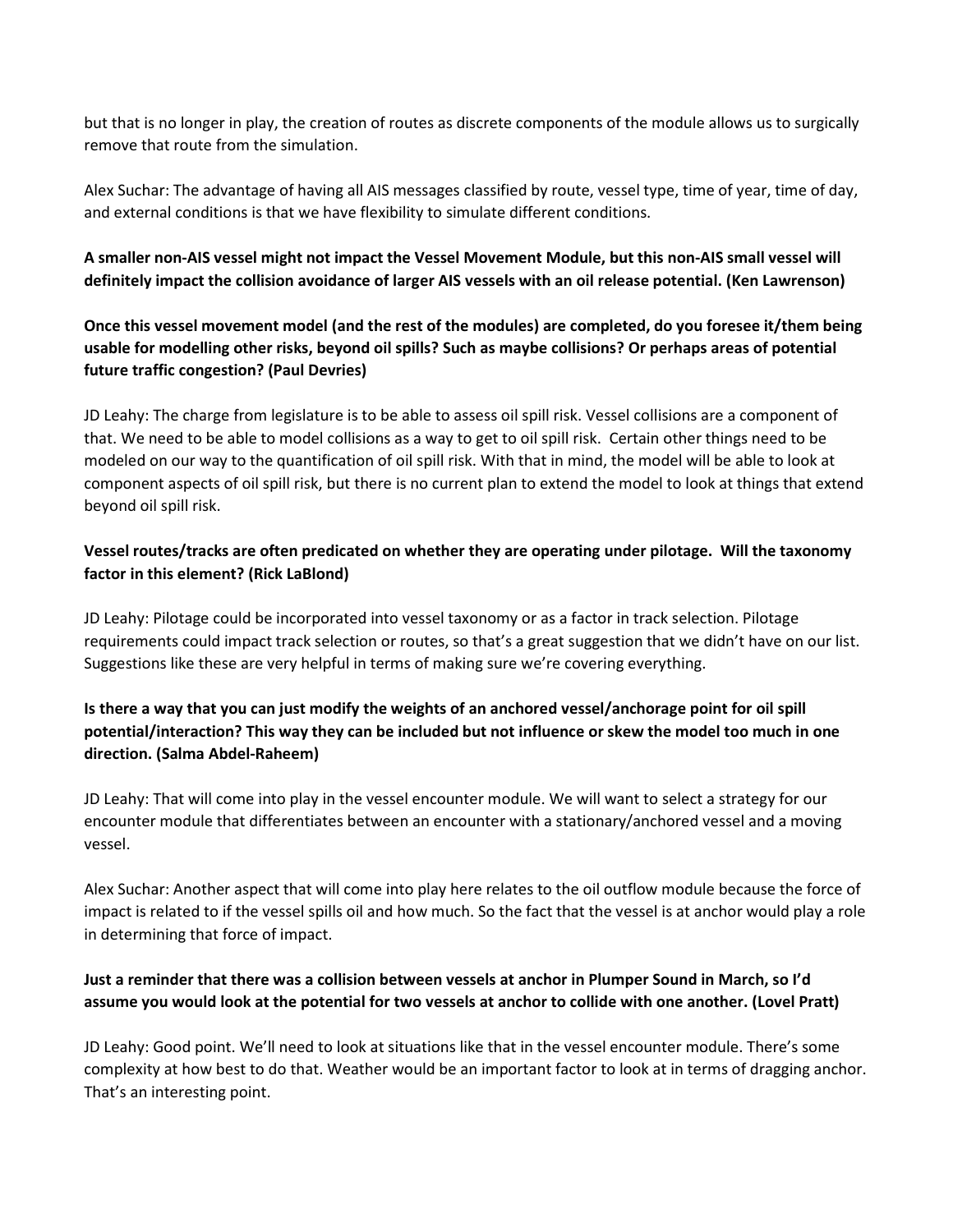#### Will you be able to model the risk of spills from bunkering operations from ships at anchor? (Lovel Pratt)

JD Leahy: Our plan is to include transfer spills of various types as a component of oil spill risk.

Its Darwin and Casey from Tsawout First Nation. Our traditional territory covers a critical area for ship routing. Are we able to access the routing information or tools you are developing? One key area we would use this for is responding to the multiple development referrals we have to deal with that are looking at impacts of increased traffic and possible spills. (Casey Dick-Wyatt)

JD Leahy: As part of this work, we are committed to transparency and making sure tools and resources that we develop available as we able. We're interested in sharing things like that, but it will be down the road. Our primary focus right now is to meet our deliverables, and then look at ways of sharing our work product after that is taken care of.

## In follow up to Fred's question regarding accident data or lack thereof, how will you account for risk mitigators and actions like during a propulsion loss using the momentum to position the vessel better for anchoring or to gain time for a tug response? (Mike Moore)

JD Leahy: Those are all important pieces of the puzzle. Just like we are hoping to have in depth discussions on how to model vessels that don't carry AIS, and how to figure out how to organize vessels into a taxonomy, we will be looking to have in depth discussions on how loss of propulsion incidents play out. We will tackle this once we start work on our accident module. We'll be looking at previous work on the topic and to our community, and then we'll piece that together in a way that's transparent and allows us to grow and learn as a community, and that is going to be one of the values that we get out of this process. We might not get perfect representation of oil spill risk, but we'll be learning along the way, sharing knowledge, and we'll be making incremental progress.

All of the things that you mentioned are going to be key components in our analysis of the Emergency Response Towing Vessels, so they will definitely need to be incorporated into our model.

#### Can tracking data for vessels who do not ascribe to AIS ie. Navy be captured and overlaid into the modeling regions? (Rick LaBlond)

JD Leahy: The Navy is not required to transmit via AIS, but they have made some policy changes in recent years, and as a result are broadcasting an AIS signal more often. So we will see changes over time in Navy ship movements depending on which years of AIS data we are looking at. Folks currently on the water will have insight into this as well.

#### I think it's important to separate transfer spills from the escort conversation. Should be able to separate out from underway data, because it's a completely separate problem. (Blair Bouma)